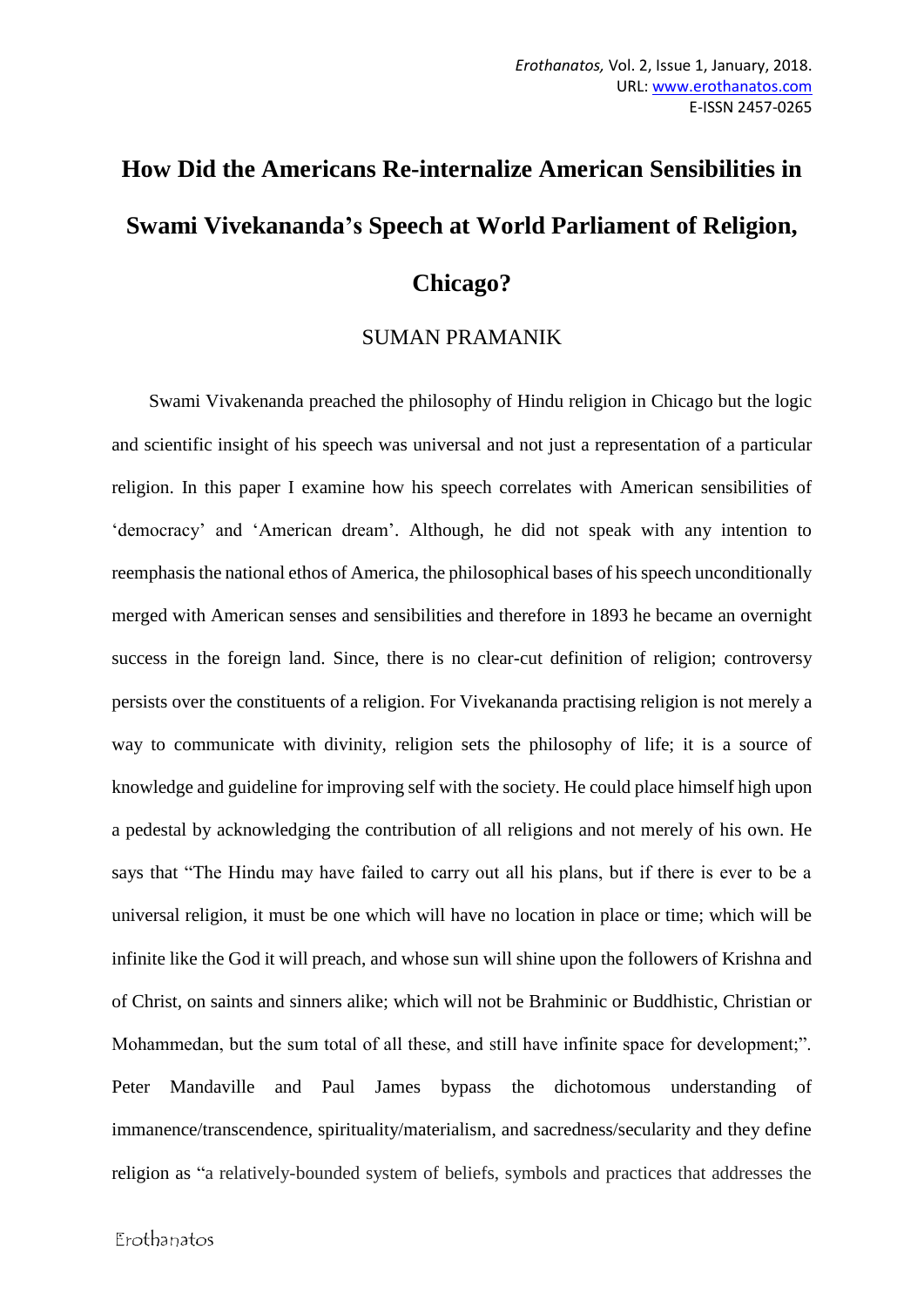nature of existence, and in which communion with others and Otherness is *lived* as if it both takes in and spiritually transcends socially-grounded ontologies of time, space, embodiment and knowing." The speech of Vivekananda also had an emphasis for communion with others but his religion was not "bounded" with certain beliefs or practices; he had tremendous capability to acknowledge variance and diversification. Since, the essence of religion can convey any idealistic notion of senses and sensitivities; I should be spared from criticism for examining the speech of Vivekananda from an alternative perspective.

 In response to his welcome Vivekananda expresses his earnest gratitude to the organizers and all the delegates of world's parliament of religions and then he states that "I am proud to belong to a religion which has taught the world both tolerance and universal acceptance. We believe not only in universal toleration, but we accept all religions as true...I am proud to belong to the religion which has sheltered and is still fostering remnant Zoroastrian nation." This democratic vision of religion lies in acceptance of "others" and it indirectly reinvigorates American sensibility of democracy which has always been under experiment for the development of the nation. The religious democracy can also be found in New England's minister Roger Williams who countered Puritans' intolerance to other religions. He was banished from Massachusetts for his own view on religion and then survived only by living with the Indians. He later established a colony in Rhode Island which was literally open for people of different religions, cultures and creeds. However, the political administrators and reformers of America struggled to plant the seeds of democracy even before the beginning of American Revolution. America's first president George Washington would always be remembered for describing the country as "unified nation". Harry Rubenstein, the chair and curator of the division of political history at American History Museum says about Washington that "His intention is to urge people to put aside their differences, and not get caught up in the squabbles of the international community," American democracy persuades the citizens to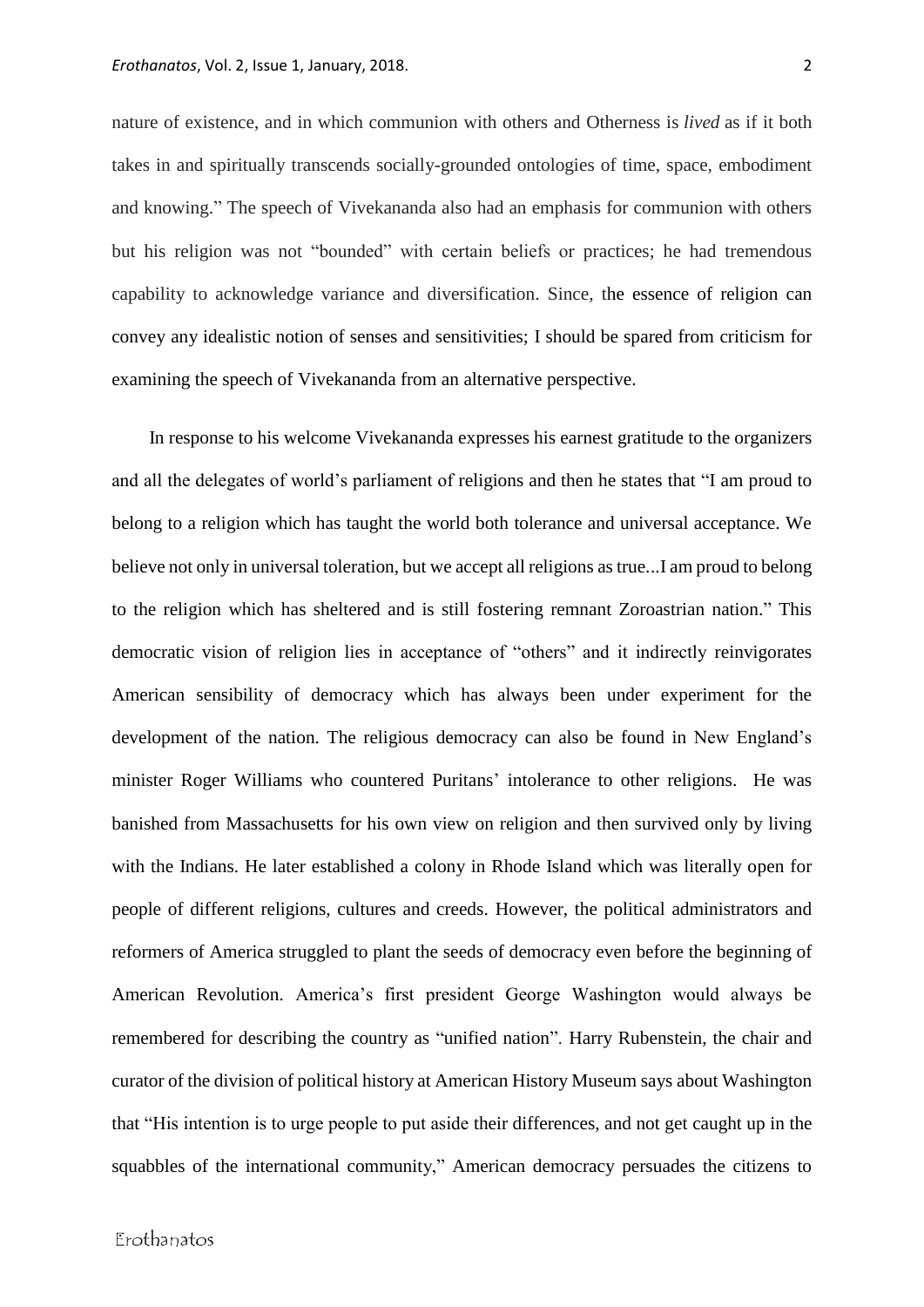share equal responsibility by working together and to secure prosperous future for themselves and the nation. In fact, American dream is a dream for the functioning of democracy. The idealistic notion of universal tolerance evokes American sensibility of accepting millions of immigrants every year irrespective of class, culture, religion and race. Swami Vivekananda criticizes religious 'sectarianism', 'fanaticism', 'bigotry' that cause violence, hostility and friction among people. He quotes a few lines from a hymn that focus on democratic goal and belief: "As the different streams having their sources in different places all mingle their water in the sea, so, O Lord, the different paths which men take through different tendencies, various though they appear, crooked or straight, all lead to Thee."

 Vivekananda explains the reason for why people disagree while there is variance. He tells a story of two frogs, one living in a well and the other which is originally from sea but accidentally falls into the well. The frog of the well asks the other frog where he lives. The other frog replies that he is from the sea. Since the frog has never seen the world outside his well he asks the other with curiosity if the sea is as big as his well. The other frog tries him believe that there cannot be any comparison between this little well and the vast sea. The frog which has always been proud of his well shouts at the other that nothing can be bigger than his space. Indeed, he calls the other a liar and ousts him from the place. Vivekananda allegorically relates the ignorant frog with people who are obsessed with their own ideas and who assume the ideas to be universal. So, he advises them to acknowledge plurality and come out from their little cells. Vivekananda solemnly expresses "I have to thank you of America for the great attempt you are making to break down the barriers of this little world of ours, and hope that, in the future, the Lord will help you to accomplish your purpose." The democratic spirit of America which Vivekananda appreciates is a consequential result of American Dream. In this context, we can refer Thomas Paine's pamphlet *Common Sense* which proudly celebrates the idea of American "exceptionalism" that is in some radical common sense America is a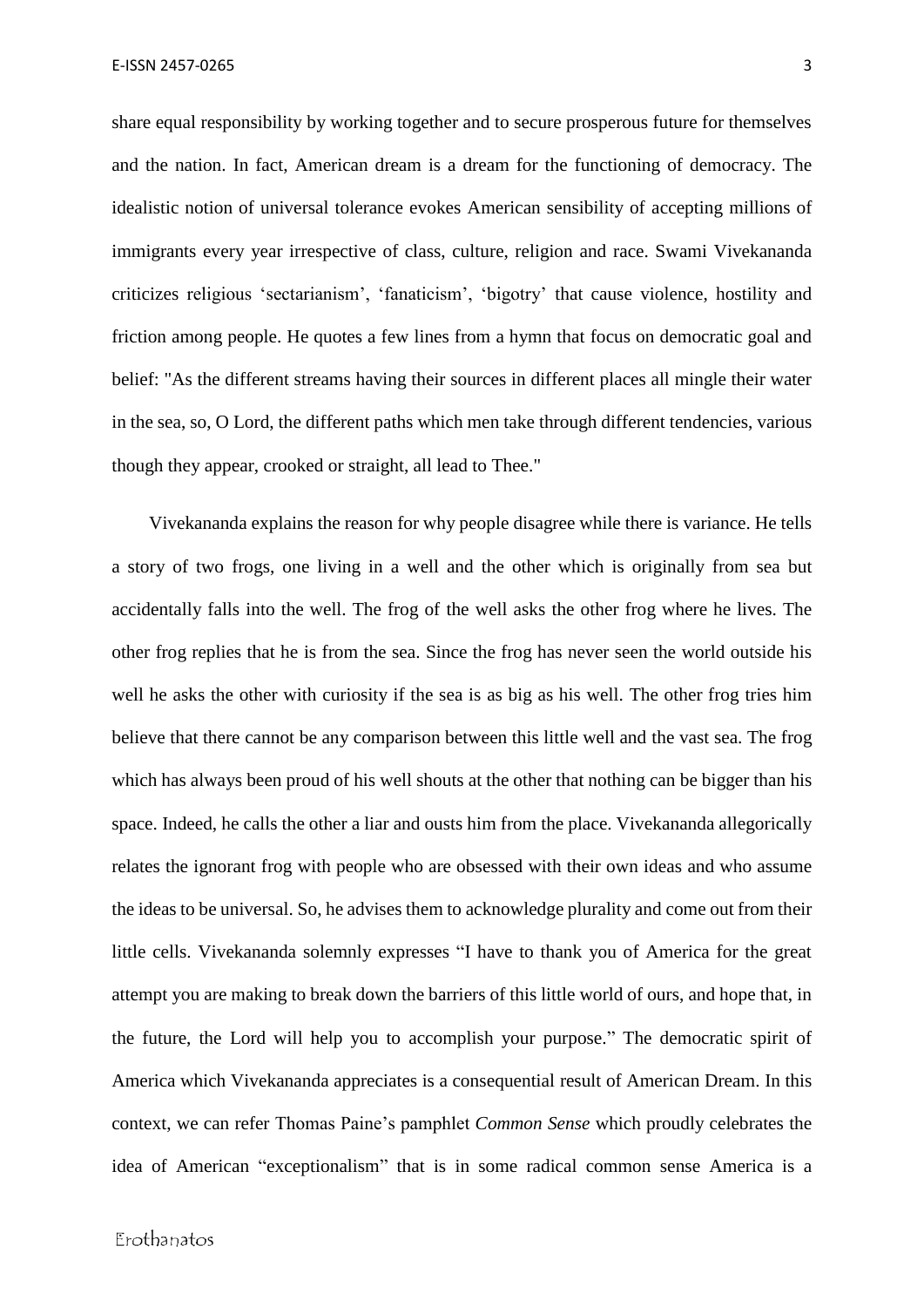democratic experiment and a country literally open to all immigrants. The fate of America foreshadows the fate of humanity at large. Vivekananda asks the Americans why they do not come to be of service to the impoverished people of India who largely suffer from hunger. Christians send missionaries to save the souls of the 'heathens' but why do they not save the bodies of thousand of starving Indians. The Christians has built up churches all through India but Indians have religion enough and its insult for starving people to teach "metaphysics". So, Vivekananda urges to fulfil the democratic vision of fundamental human needs earlier than religion.

His paper on Hinduism which he read on  $19<sup>th</sup>$  September was tightly argued with the philosophy of Hindu religion. He said that with the emergence of different religious faiths, much religious contradictions arose in India and from the philosophy of Vedanta to the low ideas of the worship of idols, agnosticism of the Buddhists, and atheism of Jain – all became part of Hindu religion. Therefore, Vivekananda asks what is the common ground to which all these diverging aspects converge? What are the ideas that solve these apparently "hopeless contradictions"? The Hindu religion has been received through "revelations", the Vedas. No books are meant by Vedas. Vedas are the moral, spiritual, ethical laws discovered by different people of different times but these laws surely have been existed even before their revelations. So, the notion of accepting rational revelations of laws in Hindu religion reflects the democratic vision without charging any written manifesto or beliefs of certain people or groups. However, the discoverers of the laws are called Rishis who are considered as "perfected beings". Vivekananda gladly informs that some of the greatest of them were women. Despite the wave of democracy in United States, women and black people were not considered to be equal to white men at that time; women did not have voting rights until 1920, the  $19<sup>th</sup>$  amendment to U.S constitution. By giving equal credit to women, Vivekananda refurbishes the democratic practices of America. He dissociates soul from body and says that the Hindus believe in soul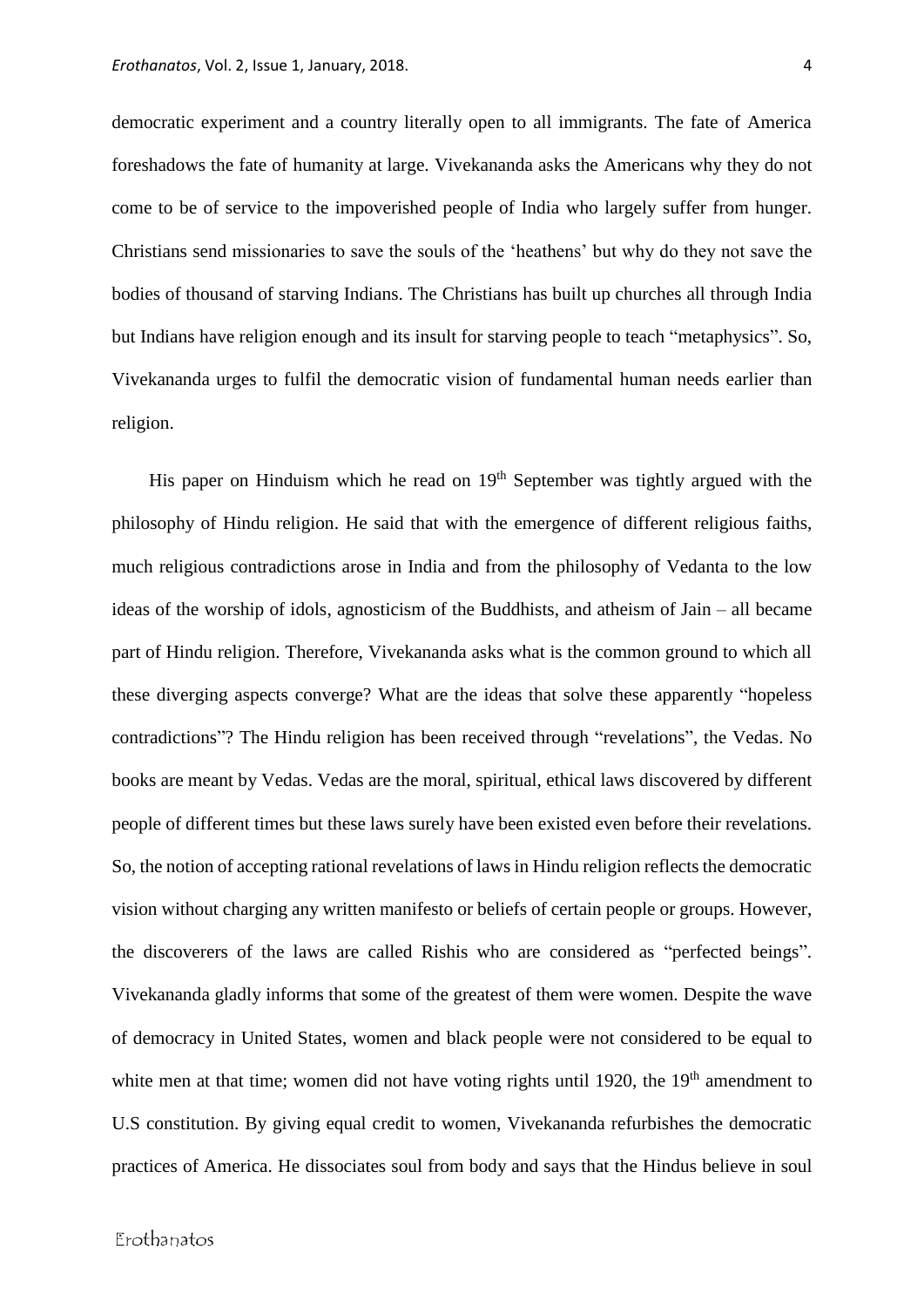which is 'unbounded', 'holy', 'pure' and 'perfect'. It cannot be materialized as "gendered", "sexed" or any other conditions of matter and discriminations. But people ignorantly materialize body in terms of gender, sex, race, class, caste, religion without much thinking that body is impermanent. For Vivekananda all souls are equal and fair and therefore all human beings should be treated equally and without discriminations. In the second paragraph of the United States Declaration of Independence starts as follows: "We hold these truths to be selfevident, that all men are created equal, that they are endowed by their Creator with certain unalienable Rights, that among these are Life, Liberty and the Pursuit of Happiness." The democracy of American dream is the democracy of care, shared responsibility and trust. Vivekananda expresses "Hail, Columbia, motherland of liberty! It has been given to thee, who never dipped her hand in her neighbour's blood, who never found out that the shortest way of becoming rich was by robbing one's neighbours, it has been given to thee to march at the vanguard of civilisation with the flag of harmony." A strong work ethic of American dream is indirectly pointed out by Vivekananda. He considers it to be the key factor of the nation's rapid progress.

 Vivekananda depicts religion as something necessary for right senses and sensibilities. He has not insisted the people of other religions to become devotees of Hinduism. He says: "Do I wish that the Christian would become Hindu? God forbid. Do I wish that the Hindu or Buddhist would become Christian? God forbid." Each of the religion must assimilate with the spirit of others." Since, Vivekananda studied the works of David Hume, Immanuel Kant, Johann Gottlieb Fichte, Baruch Spinoza, Georg W.F. Hegel, Arthur Schopenhauer, Auguste Comte, John Stuart Mill, Charles Darwin; much of his religious view was followed by western philosophers. However, at the final session of the parliament of religions he addresses the organizers: "My thanks to those noble souls whose large hearts and love of truth first dreamed this wonderful dream and then realised it. My thanks to the shower of liberal sentiments that